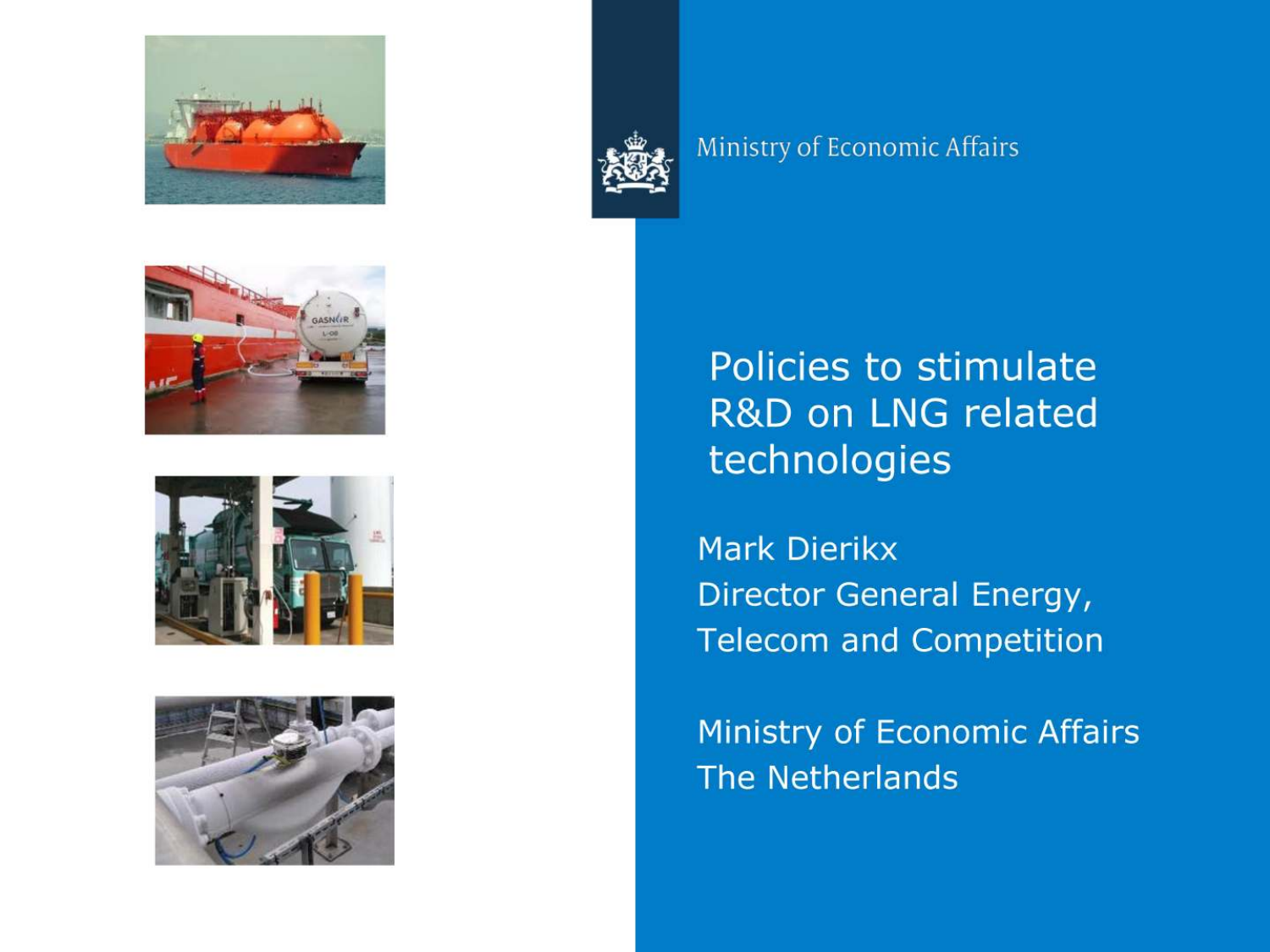

# LNG important for the Netherlands

As GAS Country:

- Largest producer of natural gas in EU
- Mayor exporter of gas
- Largest gas trading hub on the EU continent





As GATEWAY to Europe with

- Very large transport sector (ships and trucks)
- Two of the largest ports

For Dutch energy innovation policy: LNG as transport fuel: focus on innovation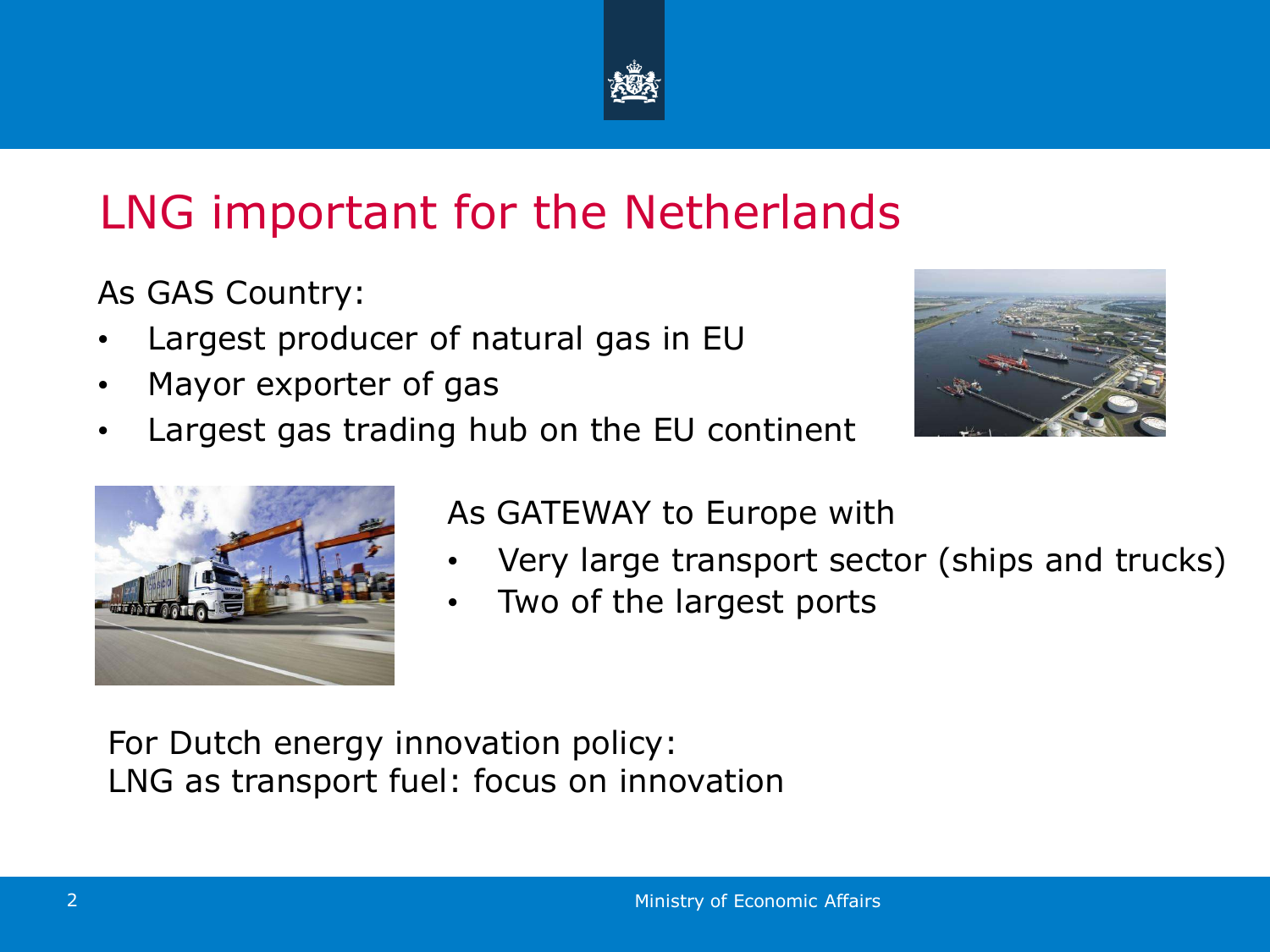

### Metrology and LNG

LNG offers new challenges at:

Technical level: need for reliable measuring standards/methods

- top level: government
- applied level: industry and market

Regulatory level: need metrology to protect consumers and fair trade

- set accuracy classes
- define measuring equipment and methods

Both sides need a high level measurement standard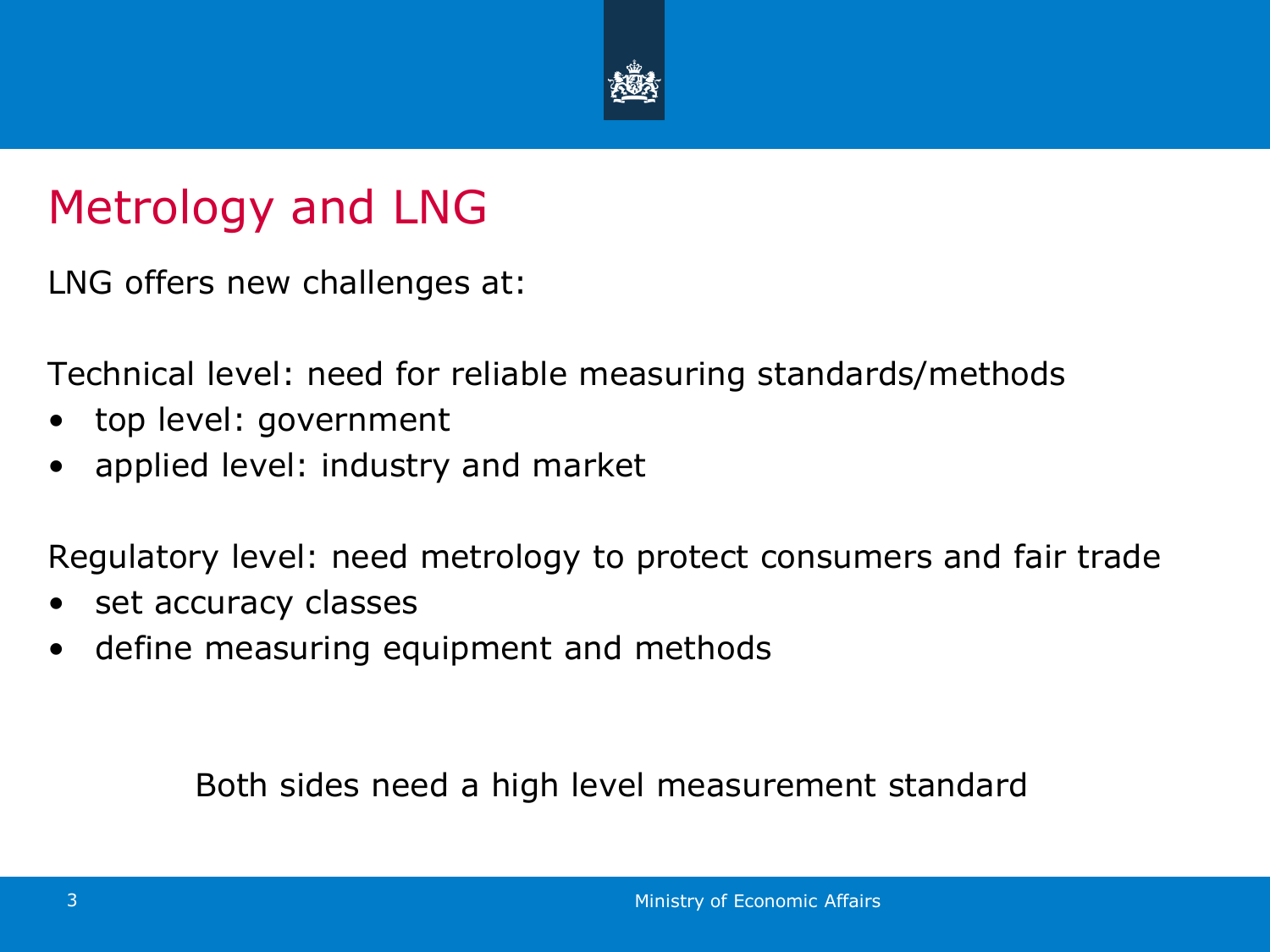

# EMRP project: Metrology on LNG

ONE of the goals: primary small scale flow standard on LNG, flow rate 25  $m^3/h$ 

11 countries

13 participants (NMIs, universities, industry)

End result: Primary LNG flow standard validated

Congratulations on end result.



Next step: mid scale flow standard?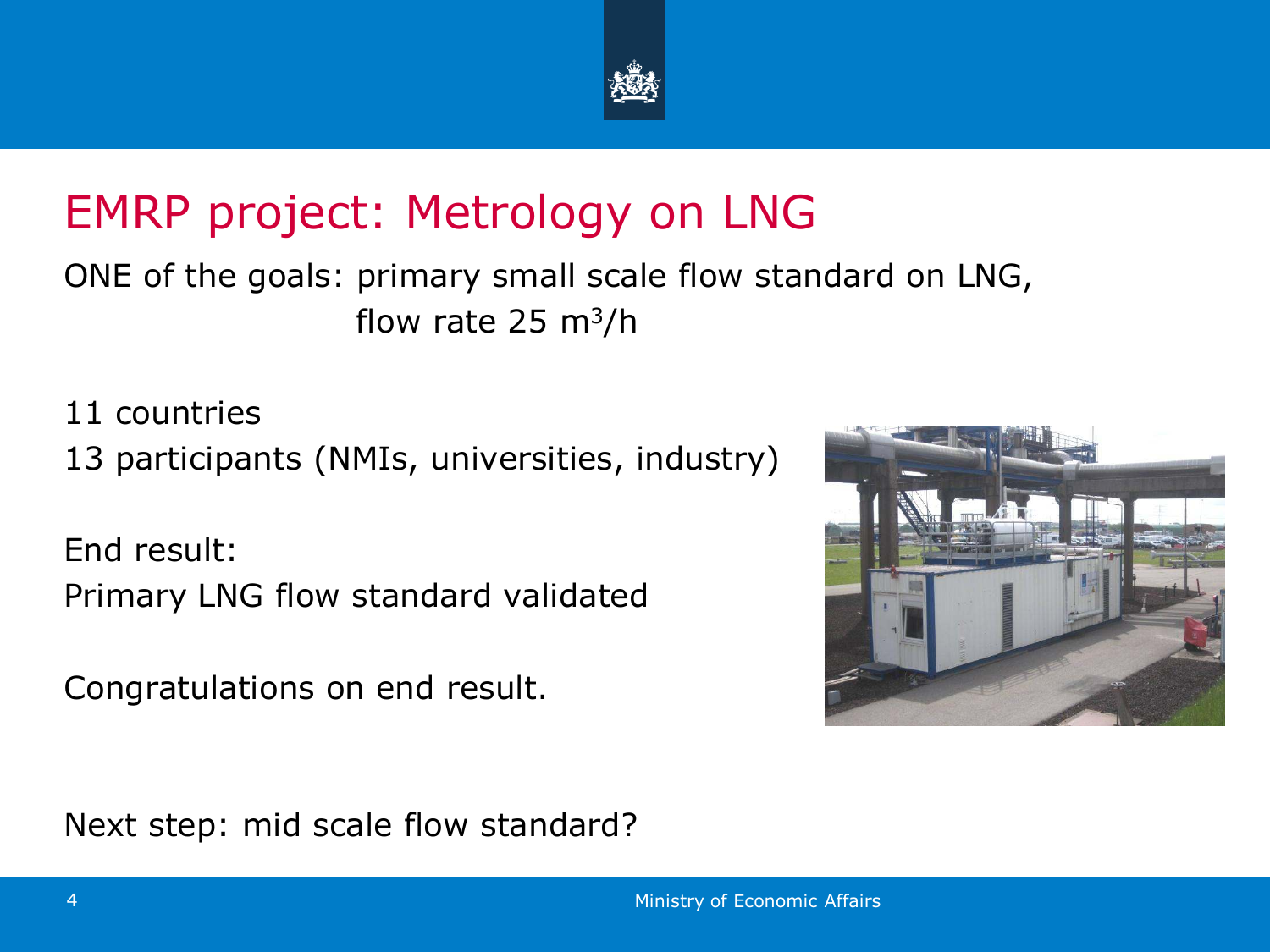

# Major Dutch LNG initiatives

Two major initiatives:

- 1. Small scale LNG innovation program (joint initiative government/industry) Funding of applied science and development Topics : - risk management,
	- safety
	- emission performance
	- infrastructure & metrology
- 2. Establishment of national LNG platform
	- Green deal on LNG
	- Integrated Safety Program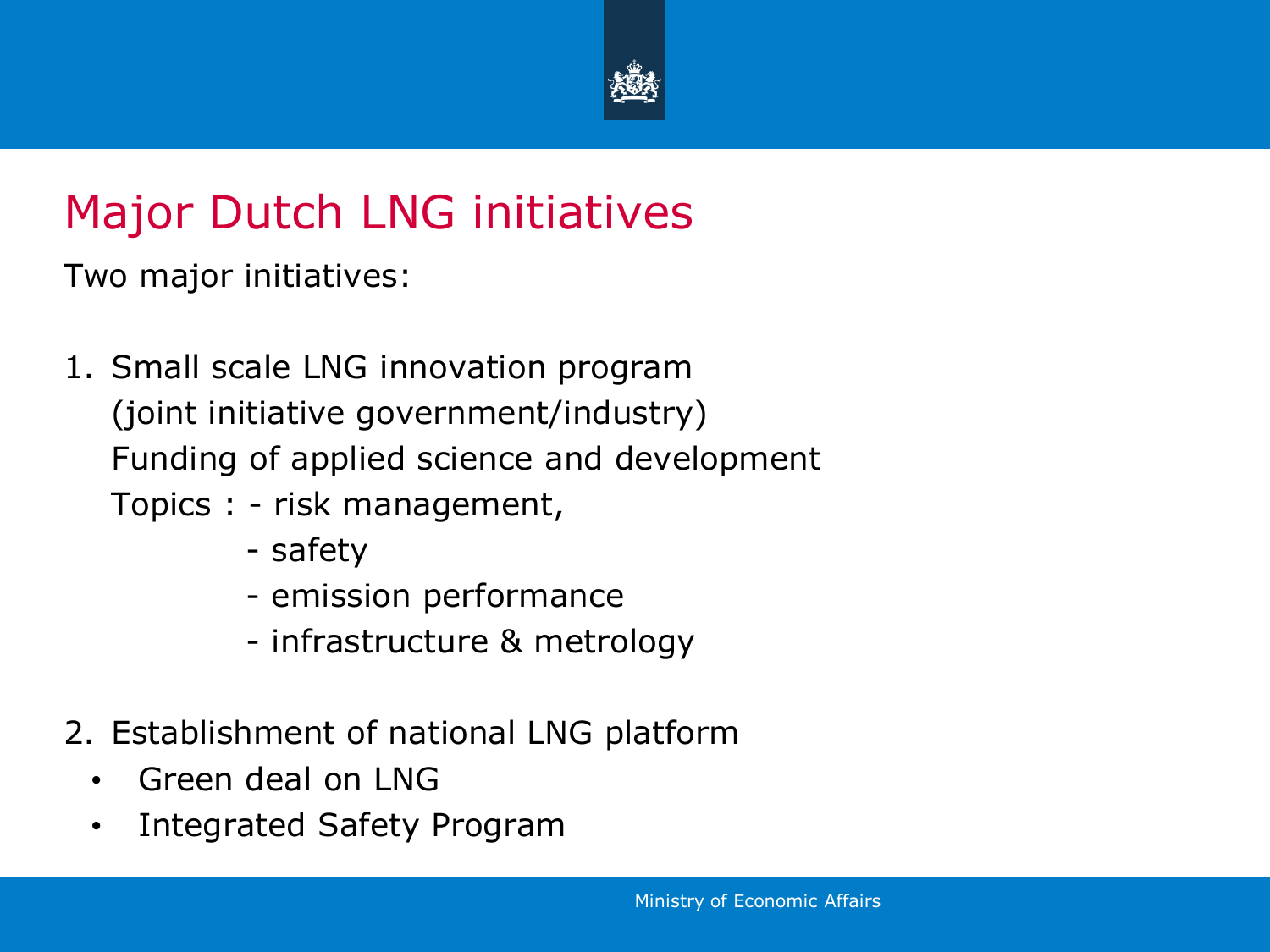

### Green deal policy

National policy to promote green growth Partners: government (local and national), business and research

#### Green deal on LNG

Potential reduction on  $CO_2$ : 1 million ton per year Potential reduction in particulate matter: 600 ton per year

- Goal for 2015 : 50 50 500 (50 barges, 50 sea going vessels, 500 trucks)
- Goal for 2020: 15% diesel consumption replaced by LNG
- Goal for 2025: 2.5 million ton of LNG used in transport sector

Extra stimulus: no increase in excise duty for the next 5 years.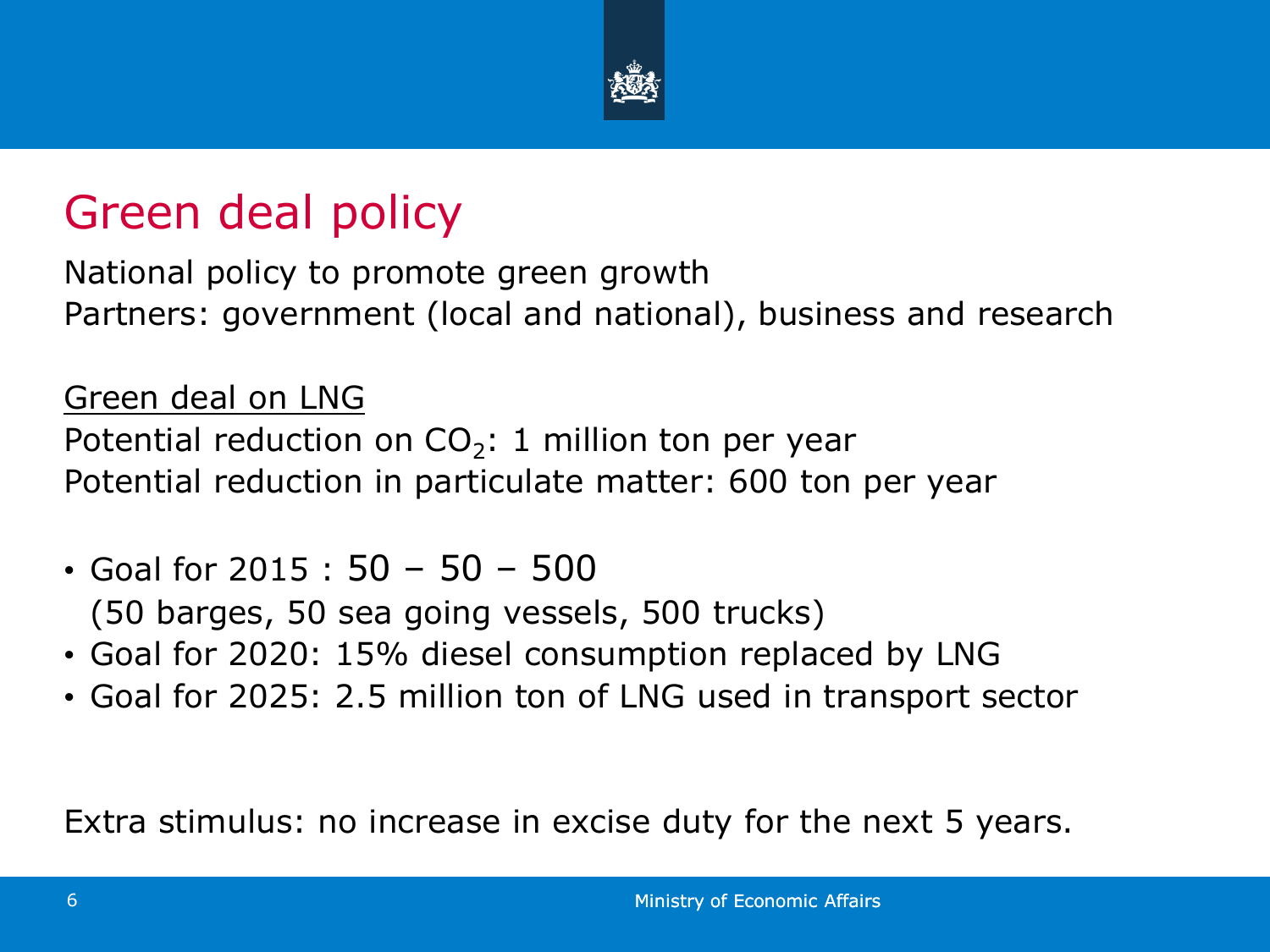

### EU support for LNG

Some examples:

- Measures to ensure an LNG network in Europe (every 400 km of Trans European Core Network a fuel station)
- TEN-T: (setting up LNG bunkering facilities for ships)
- LNG master plan for Rhine- Main- Danube
- Horizon 2020: place for LNG projects

16 October 2013: Rotterdam received confirmation of a 34 million grant for bunkering facilities

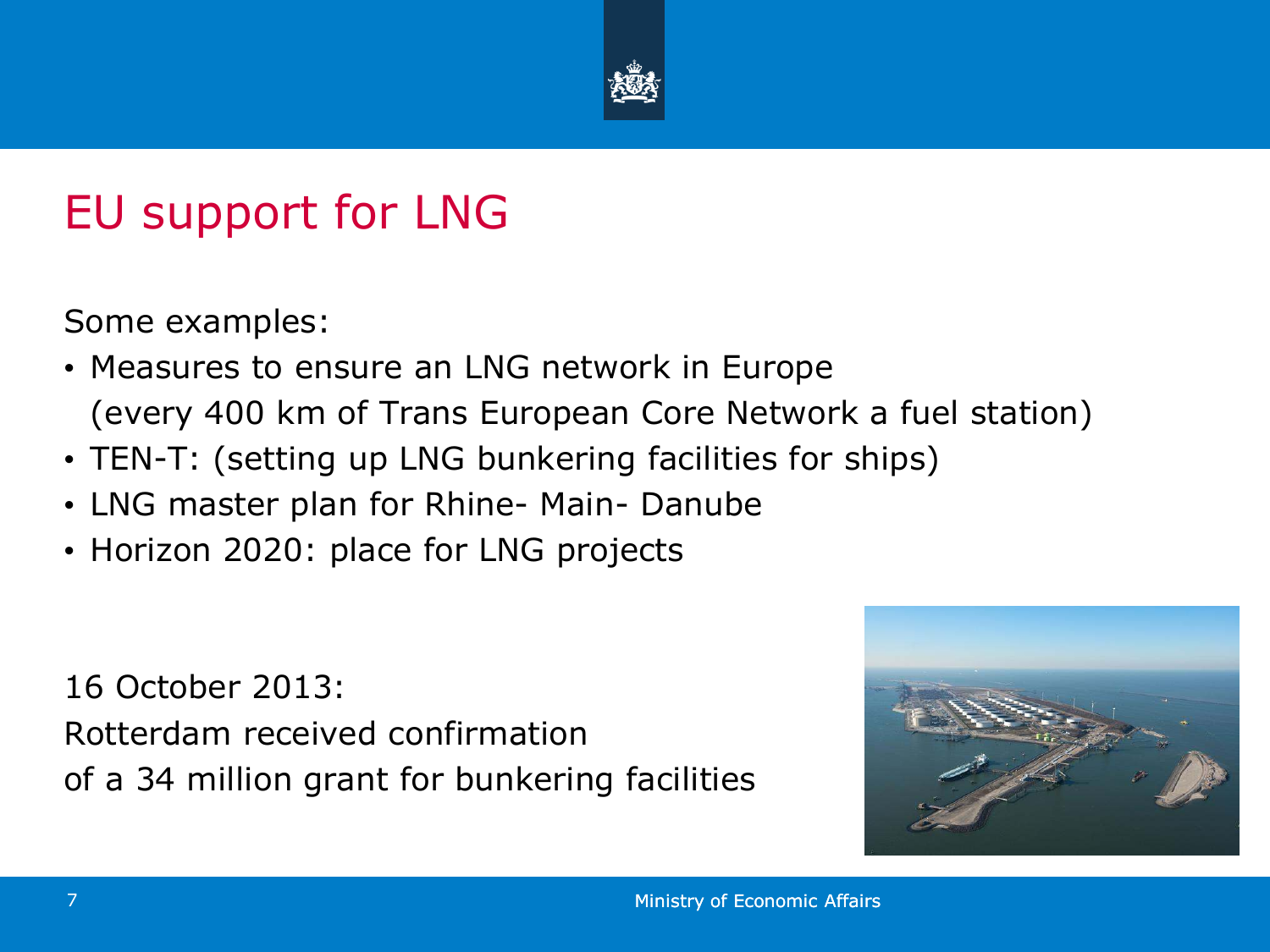

### Economic impact study

PWC study on economic impact usage LNG as transport fuel: Between now and 2030 use of LNG is expected to bring:

- extra economic growth of 2.7 billion euro's
- 8.000 man years

 *=*   $=$   $=$ 

# **+**

In combination with lower emissions levels

No wonder why Dutch government/industry wants to invest in LNG

http://www.rijksoverheid.nl/documenten-en-publicaties/rapporten/2013/09/02/theeconomic-impact-of-small-scale-lng.html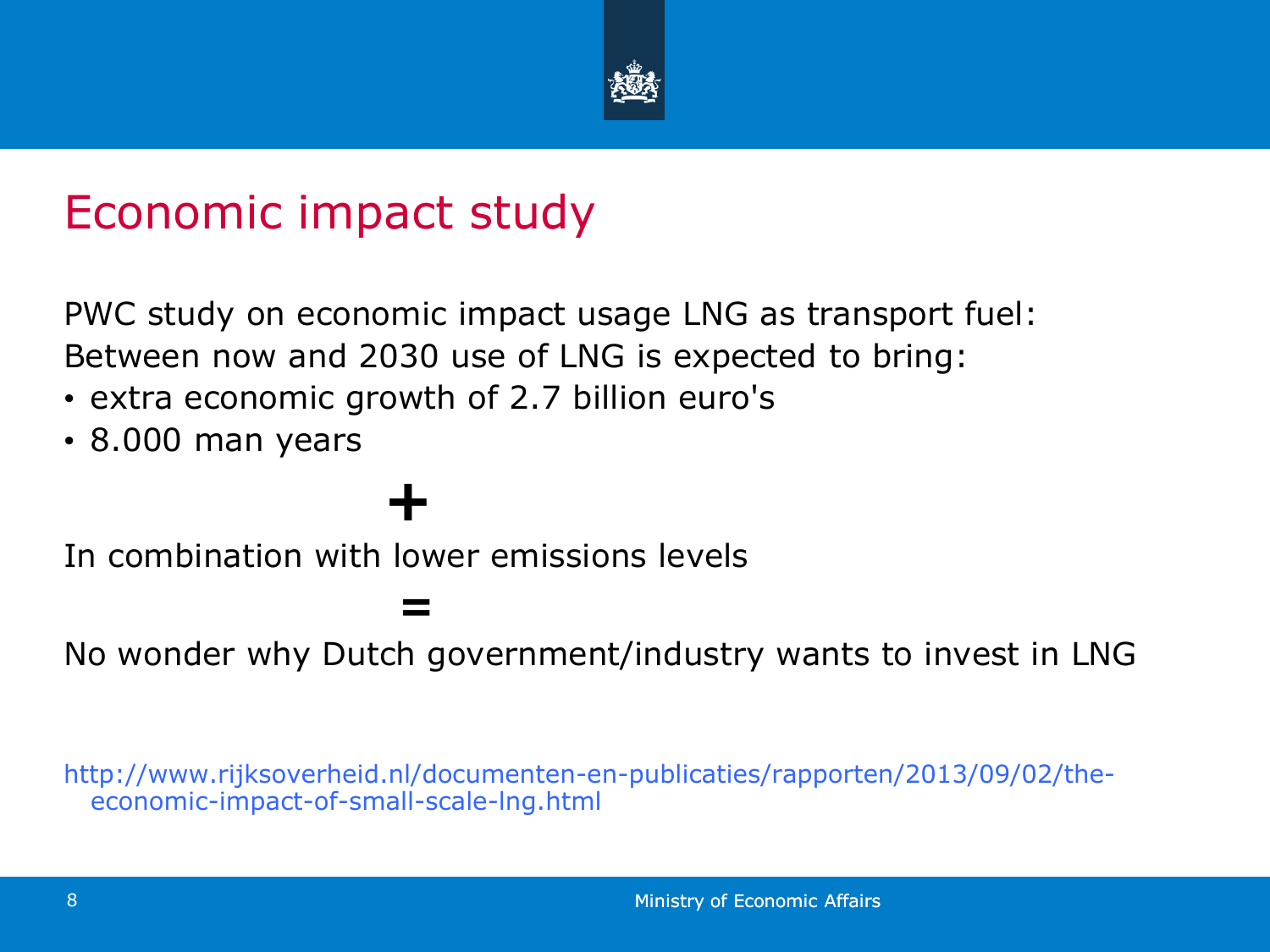

### LNG future in Europe



Today LNG in Europe is facing competition but ......... On the mid and long term LNG will continue to be an important part of our fuel mix !!!

Crucial to work together to establish a solid LNG infrastructure with the necessary measuring standards.